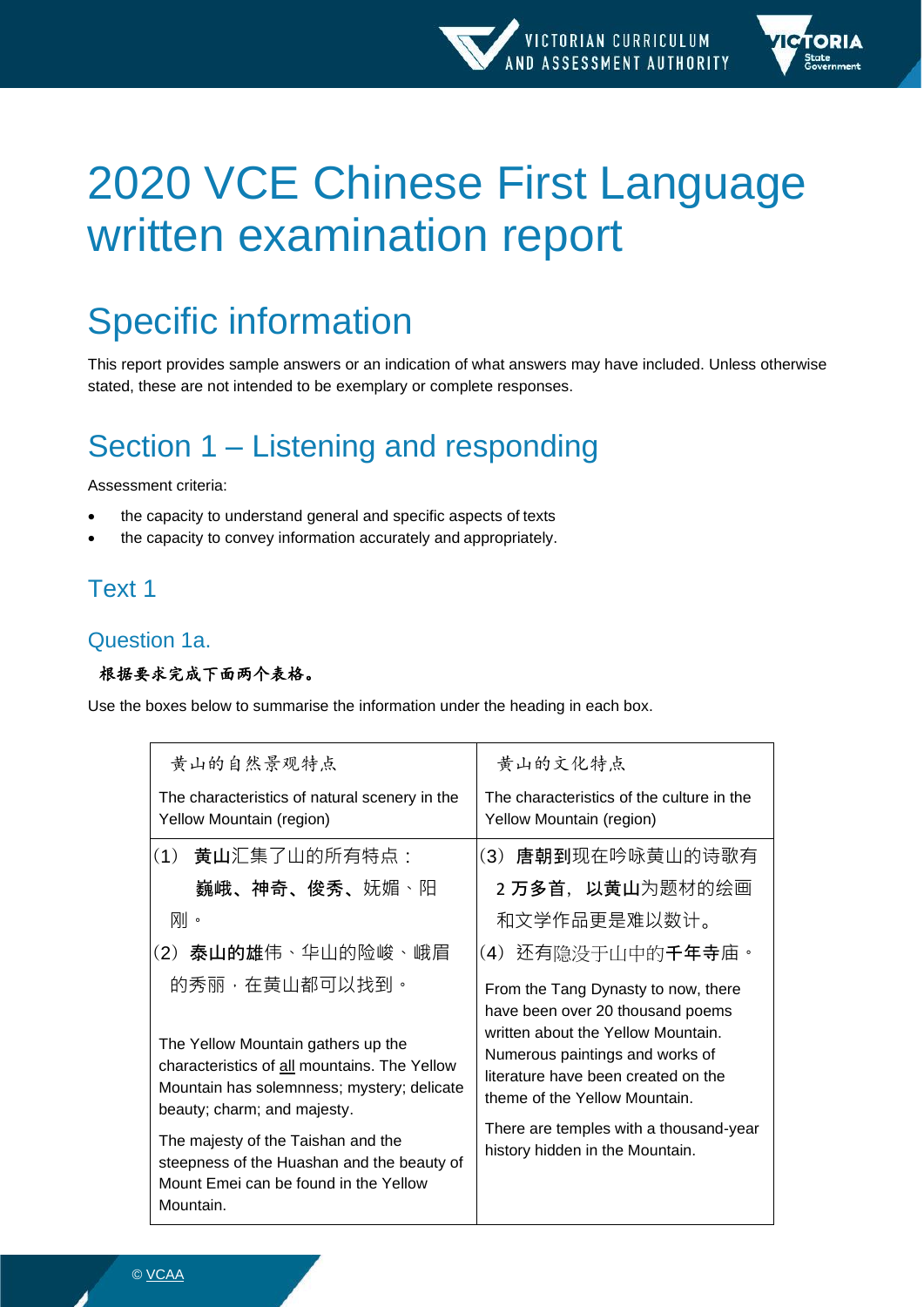### Question 1b.

请具体说明人们为什么这么欣赏并参观游览黟县的两个村落。How do we know that many different groups of people have visited and lived at the two villages in Yi County? Provide details in your response.

1. 黟县就在黄山附近。它被评为"世界文化遗产",显示出一种古朴悠远的历史厚重感

The County Yi is nearby the Yellow Mountain. The villages have been given a World Cultural Heritage listing and show a long-lasting sense of history.

2. 那里的古民居可以用"景致如画"来形容。著名的电影《卧虎藏龙》就是在这里拍摄 的

The ancient houses there can be described as 'picturesque'. The famous movie *Crouching Tiger, Hidden Dragon* was filmed here.

#### Question 1c.

请用具体的例子解释一下大卫为什么强调黟县两个村落的居民的美学追求及精神特质。Explain with detailed examples how David emphasises the fact that the residences in the two villages are beautiful and also show their owners' learning.

美学追求: Aesthetic pursuits:

1. 他们按照风水学的原则,依山面水建造房屋。布局突出了"男女有别,长幼有序"的 特色

According to the principles of feng shui, they built houses based on mountains and rivers. The layout highlights the characteristics of 'different men and women, and orderly growing up'.

2.灰白色的外墙,黛青色的瓦,体现出了超凡脱俗的简单、宁静和祥和。

The grey-white exterior wall and the turquoise tiles reflect the extraordinary simplicity, tranquility and harmony.

3. 远观白墙黑瓦,清淡素雅;近看精雕细刻,满腹经纶

Looking at the white walls and black tiles from a distance, it is light and elegant; looking up close, it is meticulously carved and full of economics.

4. 房屋的建筑美极了,如围墙上的"梅兰竹菊""琴棋书画"等用雕刻的漏窗

The architecture of the house is very beautiful, such as the 'Plum, Orchid, Bamboo, Chrysanthemum' and 'Piano, Chess, Calligraphy and Calligraphy' on the wall with carved leaking windows.

#### 精神特质: Spiritual qualities:

1. 体现了房主人卓尔不群的气质, "几百年人家无非积善, 第一等好事只是读书"

It embodies the extraordinary temperament of the owner, 'Hundreds of years are nothing more than accumulating kindness, and the first good thing is just reading'.

2. 房子主人把自己人生的酸甜苦辣缩成简练的文字刻在楹联上, "忍片刻风平浪静, 退 一步海阔天空",悬挂在厅堂上,启迪后人。

The owner of the house condensed the ups and downs of his life into concise words and engraved it on the couplet, 'Tolerate the wind and waves for a while, take a step back and the sky', hung on the hall to inspire future generations.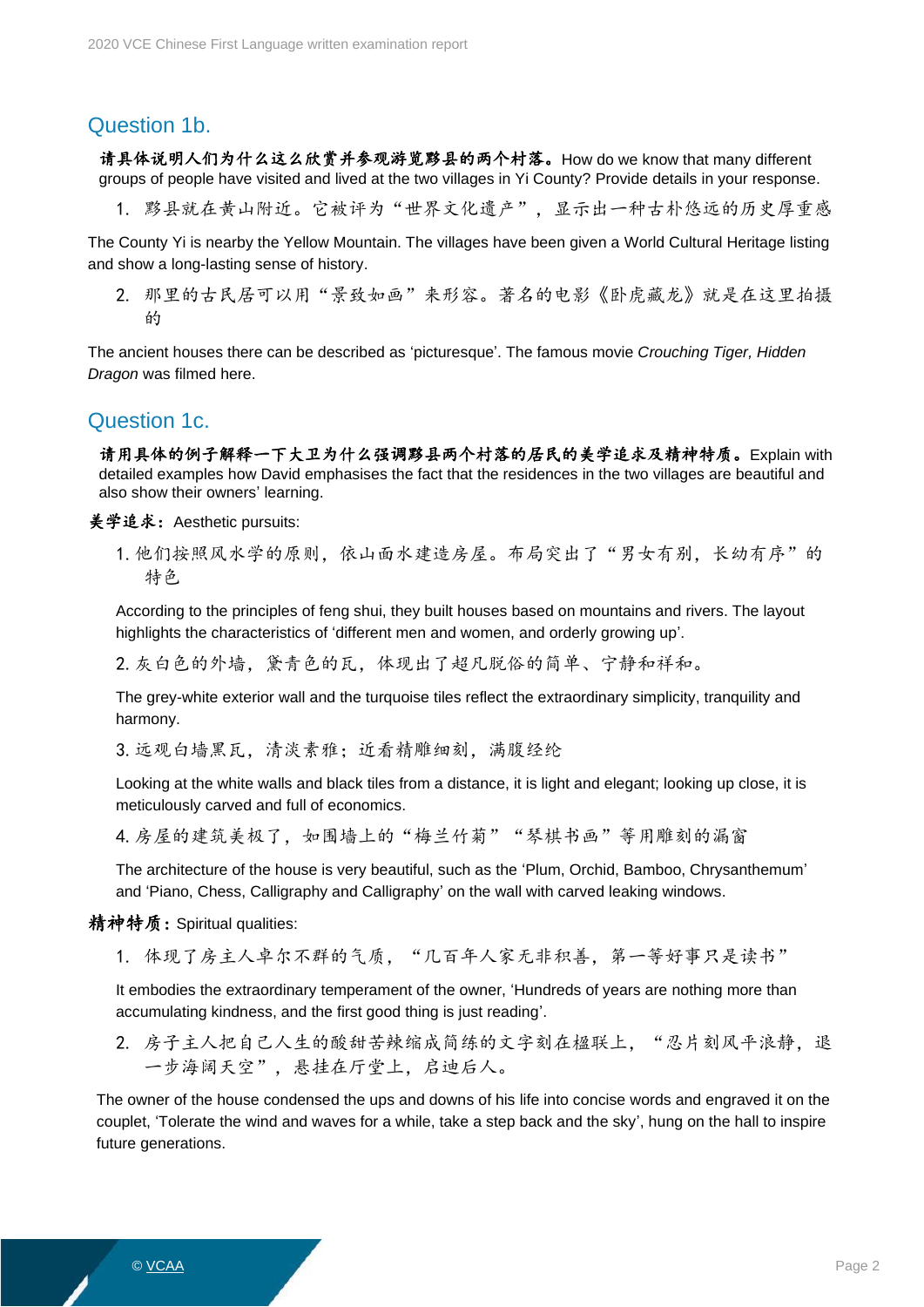## Question 1d.

#### 请说明琳达根据什么理由会听从大卫的建议去游览黄山及周边的景区。

How do we know that Linda will follow David's recommendations (suggestions) to visit the Yellow Mountain area?

1. 不仅被联合国列为世界文化遗产,还被评为自然与文化双重遗产

Not only is it listed as a world cultural heritage by the United Nations, but also as a mixed World Heritage property containing elements of both natural and cultural significance.

2. 如果想看中国的最好的自然景观,黄山是最佳选择。如果去黄山旅游,去黟县就是最 好的选择

If you want to see the best natural landscape in China, Huangshan is the best choice. If you travel to Huangshan, going to Yi County is the best choice.

3. 文化底蕴和人文精神(考生可以根据听力材料,自己归纳总结)

Cultural background and humanistic spirit (candidates can summarise by themselves based on the listening materials).

## Section 2 – Reading and responding

The assessment criteria for this section were:

- the capacity to identify and synthesise relevant information and ideas from the texts
- appropriateness of structure and sequence
- accuracy, range and appropriateness of vocabulary and grammar (including punctuation and, where relevant, script).

### Text 2

#### Question 2

• 是一种朴素的哲学观念,也是人类迈向永续的运动

It is a simple philosophical concept, and it is also a movement of human beings towards sustainability.

包括人类、动物、植物、飞禽和昆虫的和谐相处

Including the harmonious coexistence of humans, animals, plants, birds and insects

目的是照顾地球,照顾人类,公平分享

The purpose is to take care of the earth, take care of mankind, and share fairly.

改变栽培方式, 提升作物产量。成功的秘诀:重视农业的可持续发展

Change cultivation methods and increase crop yields. The secret of success: attach importance to the sustainable development of agriculture.

适应当地气候和建筑物的布局,对传统民居进行设计改造,实现多功能住宅

Adapt to the local climate and the layout of buildings, design and transform traditional houses to realise multifunctional residences.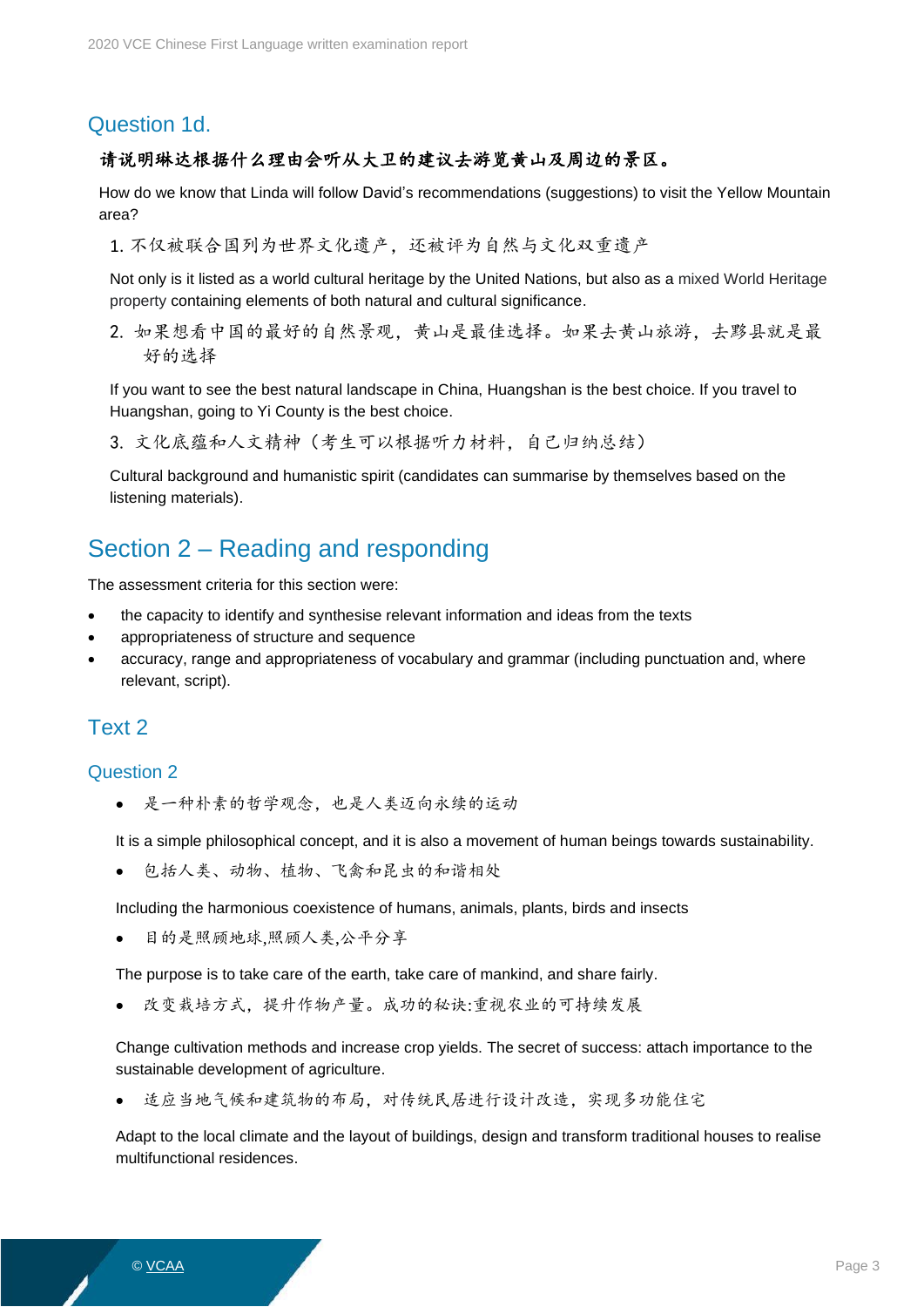• 树立全民可持续发展的共识,维护人与人之间的和谐相处

Establish a consensus for the sustainable development of the whole people and maintain harmonious coexistence among people.

• 促进乡土文明振兴

Promote the revitalisation of rural civilisation.

• 把有机的农产品带给千家万户

Bring organic agricultural products to thousands of households.

举例:无污染的香蕉、奶牛

Examples: pollution-free bananas, dairy cows.

为了后代,要注重在农业发展中对地球、环境的保护

For future generations, we must pay attention to the protection of the earth and the environment in agricultural development.

## Section 3 – Writing in Chinese

#### Question 3

近年来,一些电视台开办了各种各样的鉴宝节目。对此人们有不同的看法。你对古玩很感兴趣,被 邀请去参加了这个鉴宝节目。现在你写一篇文章登在《收藏家》杂志上,谈谈鉴宝节目对社会产生 的正负面的影响。

Nowadays, in order to meet the demand of the audiences, many TV stations have started all kinds of programs to authenticate antiques. People hold different opinions on this. You are very interested in antiques and you have been invited to a conference to give an evaluative article about the advantages and disadvantages of antique authenticating TV programs for *Collections* magazine.

## Question 4

你是一位实习记者,针对当今社会越来越多的年轻人不断跳槽的现象做了一些社会调查。现在你根 据调查结果为《职业报》写一篇调查报告,分析一下这种现象的利与弊。

You are a trainee journalist for a newspaper about job opportunities. Faced with the situation that more and more young people are changing their jobs frequently, you made a research investigation. Now, based on your research, please write an evaluative report analysing the pros and cons of this situation for *Career News.*

## Question 5

你是个高中生,你的生活中除了学习,父母不让你承担任何责任。现在你写一篇文章,登在你的博 客上。谈谈你成长中的收获和困惑。

You are a senior high school student. In your life, apart from studying, your parents do not require you to take on any other responsibility. Now please write a blog post for your blog, talking about your achievements and your challenges.

© <u>VCAA</u> Page 4